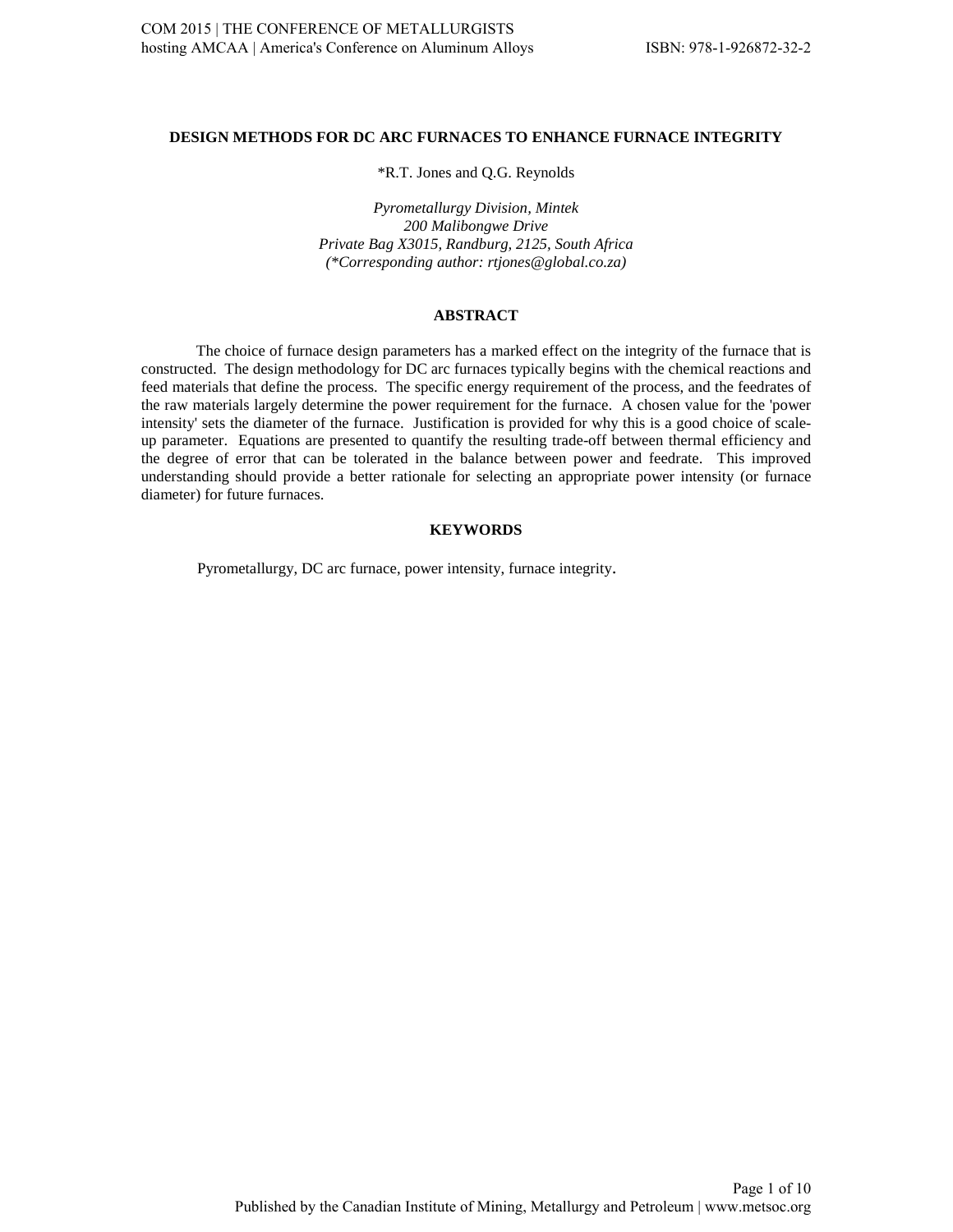# **INTRODUCTION**

The choices made during the design of an electrical furnace have a significant bearing on the performance and longevity of the vessel. The design specifications for DC arc furnaces (and for some other furnaces) include geometric factors (such as diameter, height, roof angle, tap-hole heights, electrode diameter), electrical factors (such as power, voltage, and current ranges), feed system (feedrate, and distribution arrangement), and refractories. DC arc furnaces have been used for a wide variety of applications (Jones, 2014), and each type of process has its own set of areas that require particular attention. Historically, some of the design parameters have been specified based on past experience and rules of thumb, and sometimes they have been based on misconceptions (Jones *et al.*, 2011).

The design process usually starts with an understanding of the chemical processes and the associated thermodynamics. The specific energy requirement (SER, usually expressed in kWh/kg) of the process is defined as the difference between the enthalpy of the products and the enthalpy of the feed materials at their respective temperatures, relative to the elements at 25°C. This, together with the required feedrate, sets the overall power requirement of the process. The overall power required for the furnace is the sum of the power requirement for the process and the power lost from the vessel (through the sidewalls and roof, for example).

The furnace diameter is usually chosen to match a pre-selected power intensity (usually measured in kW/m<sup>2</sup>) for the given process. This intensity is often spoken of as "power density" – a terminology that usually suggests power per unit volume, even though this is not what is meant by the term. Sometimes the term "power flux" is used in place of this – but it sounds a little pretentious, even though it is technically more correct. However, we will in this paper use the term "power intensity" to refer to the total electrical power supplied to the furnace divided by the area of the upper surface of the molten slag bath. Unfortunately, it is not always explicitly clear what factors are taken into account in the choice of power intensity for a given process or furnace.

The furnace diameter is a key parameter in the furnace design, so it worth exploring whether the power intensity is a good choice of scale-up parameter.

## **AN ARGUMENT FOR USING POWER INTENSITY AS A SCALE-UP PARAMETER**

Consider the DC arc furnace shown schematically in Figure 1. The furnace has a circular crosssection, and has a molten slag bath with an open upper surface.



Figure 1 – Schematic of a direct-current plasma arc furnace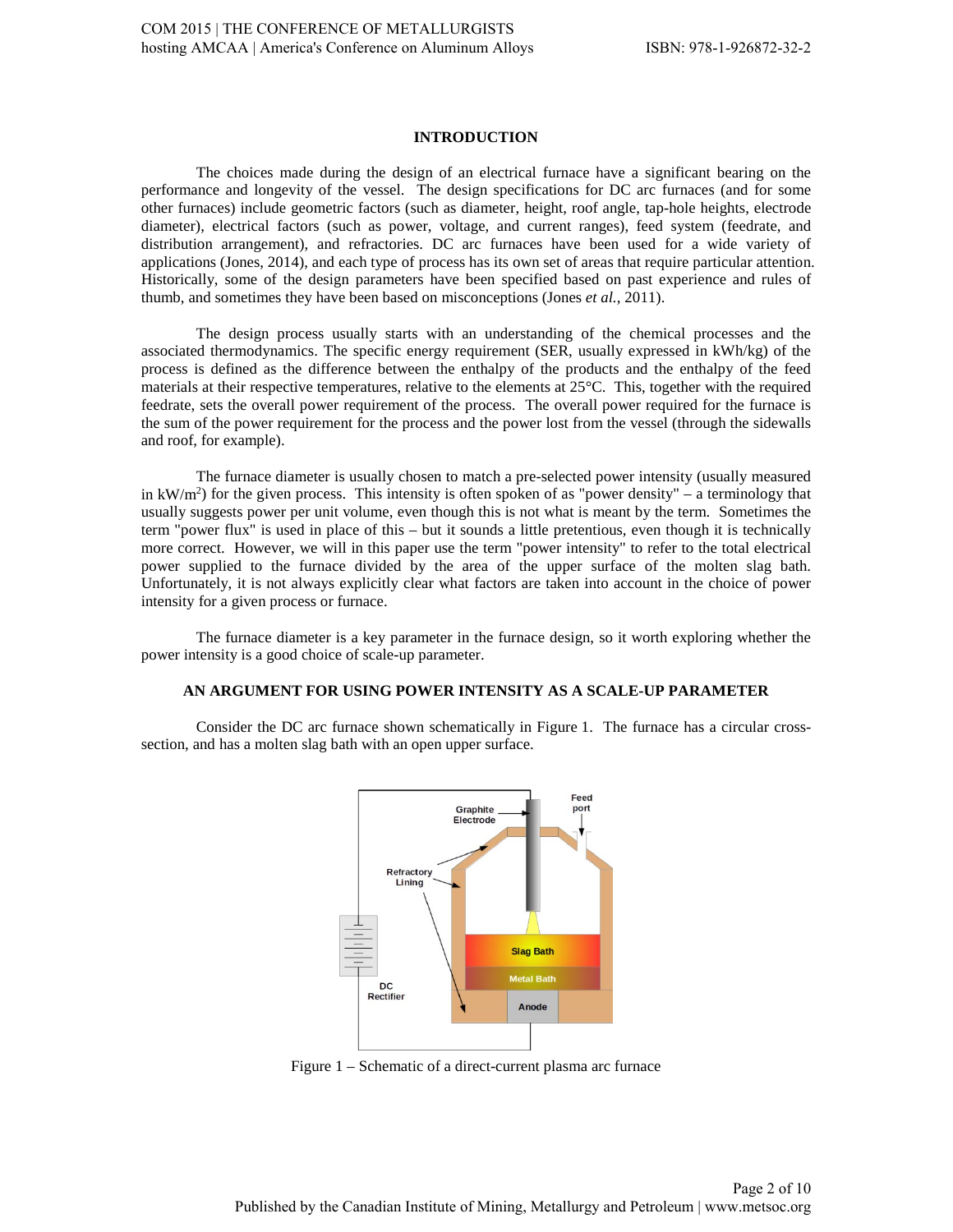If it is assumed that the furnace is continuously fed through openings in the roof, and that the feed ports are relatively evenly spaced, then the open bath is subject to a constant flux of feed material falling into it. Such even spacing of the feed to a DC furnace across the entire cross-section of the vessel is not necessarily typical, but an argument similar to this may be made using a 'feed zone' or 'open-bath' diameter that is scaled relative to the full inner diameter of the furnace vessel.

Two possible feed consumption regimes may be considered.

### **Regime 1: Particles Sink into the Slag**

In the first regime, the particles are denser than the slag, and settle below the surface faster than they are consumed. Because of the viscous nature of the molten slag, particles of feed falling into it are soon slowed to their terminal velocity. Assuming approximately spherical particles and Stokes flow, this velocity is given by Equation (1).

$$
u_t = \frac{g(\rho_f - \rho_s)d_f^2}{18\mu_s} \tag{1}
$$

Here, *ut* is the terminal velocity of a feed particle settling in slag under gravitational acceleration *g*;  $\rho_f$  and  $\rho_s$  are the feed and slag densities respectively;  $d_f$  is the particle diameter; and  $\mu_s$  is the viscosity of the molten slag.

In this case, the rate of settling determines an upper limit on the total feedrate to the furnace, assuming that an open-bath operation is to be maintained.

$$
\dot{m}_{f,\text{max}} = \rho_f (1 - \varepsilon) u_t A_c \tag{2}
$$

Here,  $\dot{m}_{f, \text{max}}$  is the maximum feedrate above which feed will accumulate on the surface of the bath, resulting in covered operation,  $\varepsilon$  is the void fraction of a bed of feed particles, and  $A_c$  is the crosssectional area of the furnace vessel (upper surface area of the slag bath).

#### **Regime 2: Particles are Consumed at the Surface**

In the second regime, feed particles are consumed at the slag surface before they have a chance to sink into the bath. Here, the feed particles have an associated 'survival time',  $\tau_f$ , after which they either melt or dissolve into, or are chemically consumed by, the slag. In this case, the maximum number of particles that the bath is able to consume in  $\tau_f$  seconds is given by  $n_p$ .

$$
n_p = \frac{\left(1 - \varepsilon_{2D}\right)A_c}{\frac{\pi}{4}d_f^2} \tag{3}
$$

Here,  $\varepsilon_{2D}$  is the void fraction of a two-dimensional layer of feed particles covering the slag bath surface, typically  $\sim 0.9$ . The maximum feedrate may then be determined as shown in Equation (4).

$$
\dot{m}_{f,\text{max}} = \frac{\frac{\pi}{6} d_f^3 \rho_f n_p}{\tau_f} = \frac{2}{3} \rho_f (1 - \varepsilon_{2D}) \frac{d_f}{\tau_f} A_c \tag{4}
$$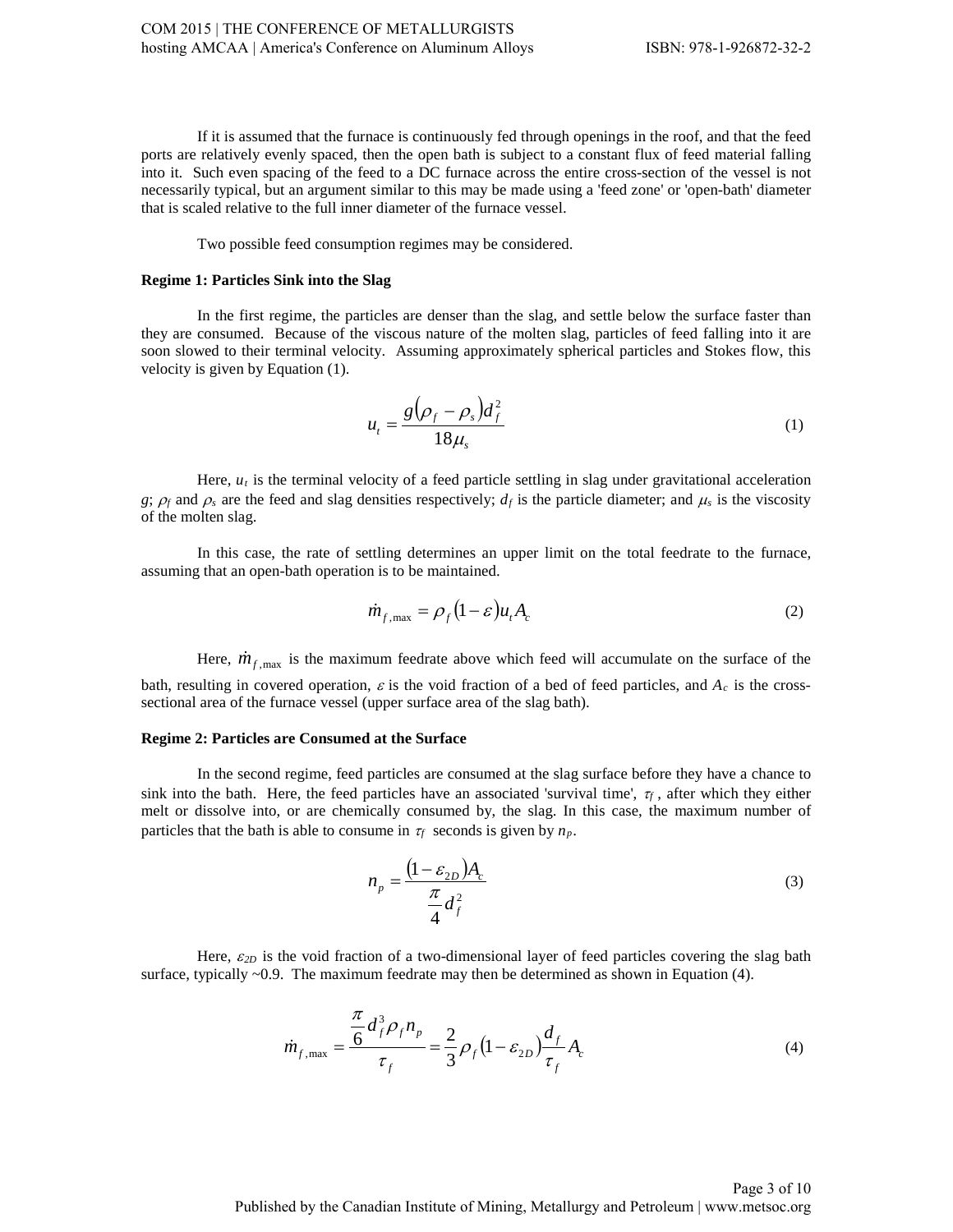It is interesting to note that, in both regimes, shown in Equations (2) and (4), the maximum feedrate possible before the operation ceases to be open-bath is proportional to the surface area of the slag bath *Ac*. It would, therefore, seem reasonable to scale up an operation that works suitably at pilot scale by using 'feedrate per unit cross-sectional area',  $\dot{m}_f / A_c$ , as an invariant.

The total power input,  $P_f$ , to a DC furnace may be separated into a feed-consumption component and a losses component, *QL*, as shown in Equation (5).

$$
P_f = \dot{m}_f \, \, SER + Q_L \tag{5}
$$

As the thermal efficiency of DC arc furnaces at both pilot- and industrial-scale is generally high ( $> 80\%$ ), furnace power  $P_f$  may be approximated as roughly proportional to feedrate  $\dot{m}_f$ , for the purposes of scale-up calculations. Furthermore, if we make the reasonable assumption here that the process chemistry (and therefore the specific energy requirement) remains the same across process scales, the invariant 'feedrate per unit cross-sectional area',  $\dot{m}_f / A_c$ , can be multiplied by the SER and still remain invariant. In this case, the power intensity,  $P_f/A_c$ , may be seen to be also approximately invariant.

$$
\frac{\dot{m}_f}{A_c} SER \approx \frac{P_f}{A_c} \tag{6}
$$

Scaling DC furnaces using a constant power intensity is therefore a reasonable approximation, and would serve to maintain similar feed-assimilation conditions in furnaces of different sizes; scaling according to 'feedrate per unit cross-sectional area' would, however, be a somewhat more rigorous approach.

### **SEMI-EMPIRICAL MODELLING OF THE SLAG BATH**

A simple energy balance may be constructed around the furnace slag bath and is of some value in exploring the implications of changing certain design variables. This energy balance is shown schematically in Figure 2.



Figure 2 – Inputs and outputs for slag-bath energy balance

The slag bath receives energy input from the plasma arc at the furnace power setting  $P_f$ , and also receives feed at a rate of  $m_f$ . The open upper surface of the slag bath loses energy by radiation to the upper sidewalls and roof at a rate *Qc*, and by convection to the freeze lining and lower sidewall refractories at a rate of  $Q_w$ . For the purposes of the present model, it is assumed that the lower surface of the slag bath is insulating, although this is generally not entirely true as some losses will occur via the furnace hearth. The energy balance then sets the slag temperature  $T_s$  and the freeze lining thickness  $x_{\eta}$ .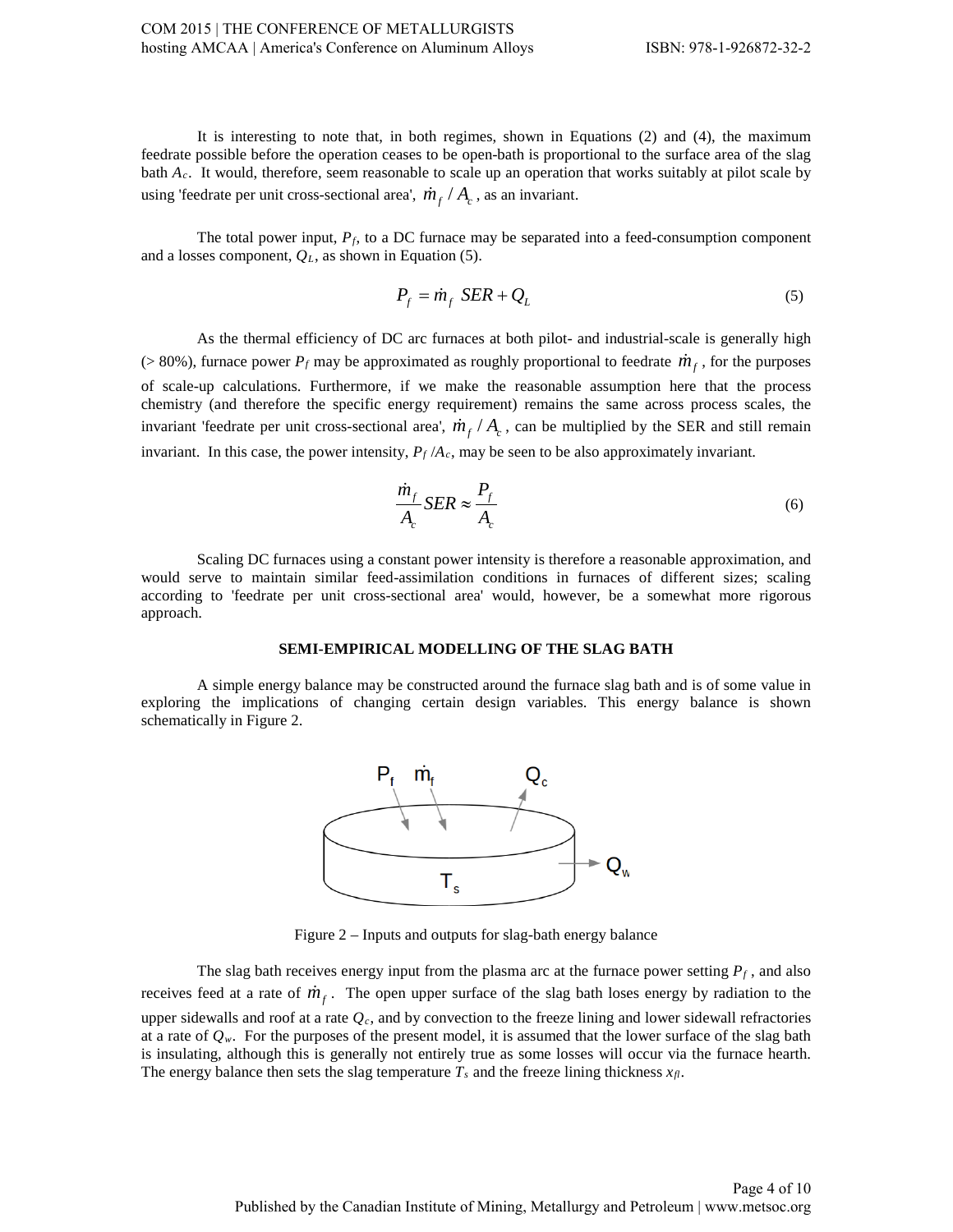If the assumption is made that radiative energy transfer between the slag-bath surface and the inner surface of the freeboard refractories is "very good" (Reynolds, 2002), then the 'heat transfer resistance' of the refractories dominates the overall 'heat transfer resistance' between bath surface and cooling system in the freeboard.  $Q_c$  may therefore be approximated by Equation (7).

$$
Q_c \approx \frac{k_{fb}}{x_{fb}} \frac{A_{fb}}{A_c} A_c (T_s - T_\infty) = U_{fb} A_c (T_s - T_\infty)
$$
\n(7)

Here,  $k_{fb}$  and  $x_{fb}$  are the thermal conductivity and thickness of the freeboard refractory layer respectively;  $A_{fb}$  is the inner surface area of the freeboard refractory lining; and  $T_{\infty}$  is the temperature of the cooling medium outside the refractory layer.  $U_{fb}$  is the compound heat transfer resistance between the slag-bath surface and the cooling medium, in this case approximated as the resistance of the freeboard refractory layer.

For energy losses through the furnace sidewalls, the presence of a freeze lining of solid slag with variable thickness results in two heat transfer resistances in series.  $Q_w$  is therefore given by both of the following expressions (8a) and (8b).

$$
Q_{\scriptscriptstyle W} = h_{\scriptscriptstyle W} A_{\scriptscriptstyle W} \left( T_s - T_{\scriptscriptstyle MPT} \right) \tag{8a}
$$

$$
Q_w = \frac{1}{\frac{x_{\scriptscriptstyle{A}}}{k_{\scriptscriptstyle{B}}} + \frac{x_w}{k_w}} A_w (T_{\scriptscriptstyle{MPT}} - T_\infty)
$$
\n(8b)

Here,  $h_w$  is the convective heat transfer coefficient between the bulk molten slag and the surface of the freeze lining;  $A_w$  is the surface area of the sidewall in contact with the slag bath;  $T_{MPT}$  is the effective melting temperature of the slag (somewhere between the liquidus and solidus temperatures);  $x_w$  and  $k_w$  are the thickness and thermal conductivity of the sidewall refractory; and  $x_{\eta}$  and  $k_{\eta}$  are the thickness and thermal conductivity of the freeze lining. The heat transfer resistance between the outer surface of the refractory and the cooling medium is assumed to be negligible, and the thicknesses of both the refractory layer and the freeze lining are assumed to be small in comparison to the diameter of the furnace.

Using Equations (5), (7), and (8), two further equations may be formed from the energy balance around the slag layer.

$$
P_f - \dot{m}_f \, \text{SER} = U_{fb} \, A_c (T_s - T_\infty) + h_w A_w (T_s - T_{MPT}) \tag{9a}
$$

$$
h_w A_w (T_s - T_{MPT}) = \frac{1}{\frac{x_{\scriptscriptstyle{f}}}{k_{\scriptscriptstyle{f}}} + \frac{x_w}{k_w}} A_w (T_{MPT} - T_\infty)
$$
\n(9b)

By substituting in expressions for the areas as a function of the furnace dimensions and simplifying, the following expressions result from Equations (9a) and (9b). Here,  $D_f$  is the furnace diameter at the slag surface; and  $H_w$  is the depth of the slag bath.

$$
P_f - \dot{m}_f \, \, SER = \frac{\pi}{4} D_f^2 \, U_{fb} \big( T_s - T_\infty \big) + \pi \, D_f H_w h_w \big( T_s - T_{MPT} \big) \tag{10a}
$$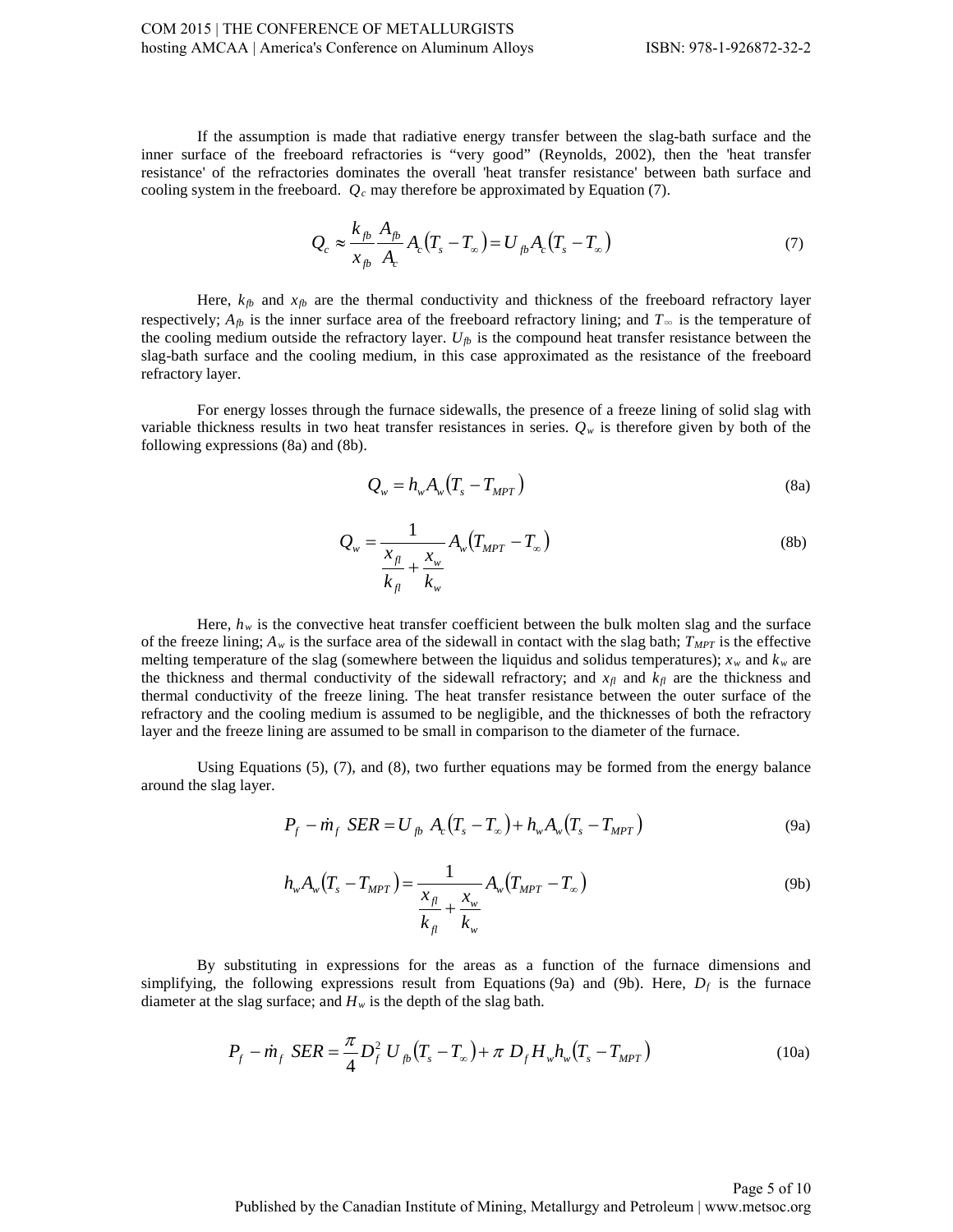$$
\frac{T_{MPT} - T_{\infty}}{T_s - T_{MPT}} = h_w \left( \frac{x_{fl}}{k_{fl}} + \frac{x_w}{k_w} \right)
$$
\n(10b)

The first equation, (10a), relates the slag temperature to the power input and feedrate of the furnace, and the second, (10b), relates the slag temperature to the freeze lining thickness.

Two significant points should be noted. Firstly, although it is very simple, this model distinguishes between parameters that are largely scale-independent, such as heat transfer coefficients and operating temperatures, and those that are not, such as furnace power, feedrate, and dimensions. Secondly, the energy balance allows for any amount of power to be put into a furnace vessel of any size, provided the power input is correctly balanced with the incoming feed, such that the desired freeze lining thickness is obtained. It is perfectly plausible, for example, to run a furnace of 1 m diameter at 50 MW and maintain both a suitable freeze lining on the sidewalls and the desired slag temperature; however, the furnace's *sensitivity to operational error* will be extremely large, and small mistakes or imbalances will have potentially catastrophic consequences.

#### **EFFECT OF DESIGN PARAMETERS ON SENSITIVITY OF OPERATION AND EFFICIENCY**

In order to study the effect of a furnace's design parameters on its sensitivity to operation, it is of some interest to further explore variables derived from the model. The rate of change of the furnace freeze lining with power input, which is calculated by combining Equations  $(10a)$  and  $(10b)$  into a single expression and taking the appropriate partial derivative, may be calculated as follows.

$$
\frac{\partial x_{\scriptscriptstyle f}}{\partial P_{\scriptscriptstyle f}} = -\frac{k_{\scriptscriptstyle f} \left( \frac{D_{\scriptscriptstyle f}}{4} U_{\scriptscriptstyle f} b_{\scriptscriptstyle w} + H_{\scriptscriptstyle w} h_{\scriptscriptstyle w} \right) (T_{\scriptscriptstyle MPT} - T_{\scriptscriptstyle \infty})}{\pi D_{\scriptscriptstyle f} h_{\scriptscriptstyle w} \left[ \frac{P_{\scriptscriptstyle f} - \dot{m}_{\scriptscriptstyle f} \, SER}{\pi D_{\scriptscriptstyle f}} - \frac{D_{\scriptscriptstyle f} \, U_{\scriptscriptstyle f} b}{4} (T_{\scriptscriptstyle MPT} - T_{\scriptscriptstyle \infty}) \right]^2}
$$
\n(11)

This value gives an indication of how much the freeze lining melts back or grows with variations in the power input, assuming a fixed feedrate and other parameters. In particular, the dependence of the freeze lining rate of change on furnace diameter,  $D_f$ , is a rather complicated rational function, but inspection of Equation (11) shows that it decreases monotonically with increasing  $D_f$ . Smaller furnaces with higher power intensities will therefore be more sensitive to power fluctuations, and *vice versa*.

Related to this sensitivity are the 'allowable errors' in power and feedrate. These are calculated from the critical power or feedrate at which the freeze lining disappears entirely, and molten slag comes into direct contact with the sidewall refractories. This is assumed to be an undesirable and dangerous condition. Using Equations (10a) and (10b) with  $x<sub>f</sub>$  set to zero gives Equations (12a) and (12b).

$$
P_{f,crit} = \dot{m}_f \, \, SER + \left[ \frac{\pi}{4} D_f^2 \, U_{fb} \left( 1 + \frac{k_w}{h_w x_w} \right) + \pi \, D_f H_w \frac{k_w}{x_w} \right] \left( T_{MPT} - T_{\infty} \right) \tag{12a}
$$

$$
\dot{m}_{f,crit} = \frac{1}{SER} \left( P_f - \left[ \frac{\pi}{4} D_f^2 U_{fb} \left( 1 + \frac{k_w}{h_w x_w} \right) + \pi D_f H_w \frac{k_w}{x_w} \right] \left( T_{MPT} - T_\infty \right) \right) \tag{12b}
$$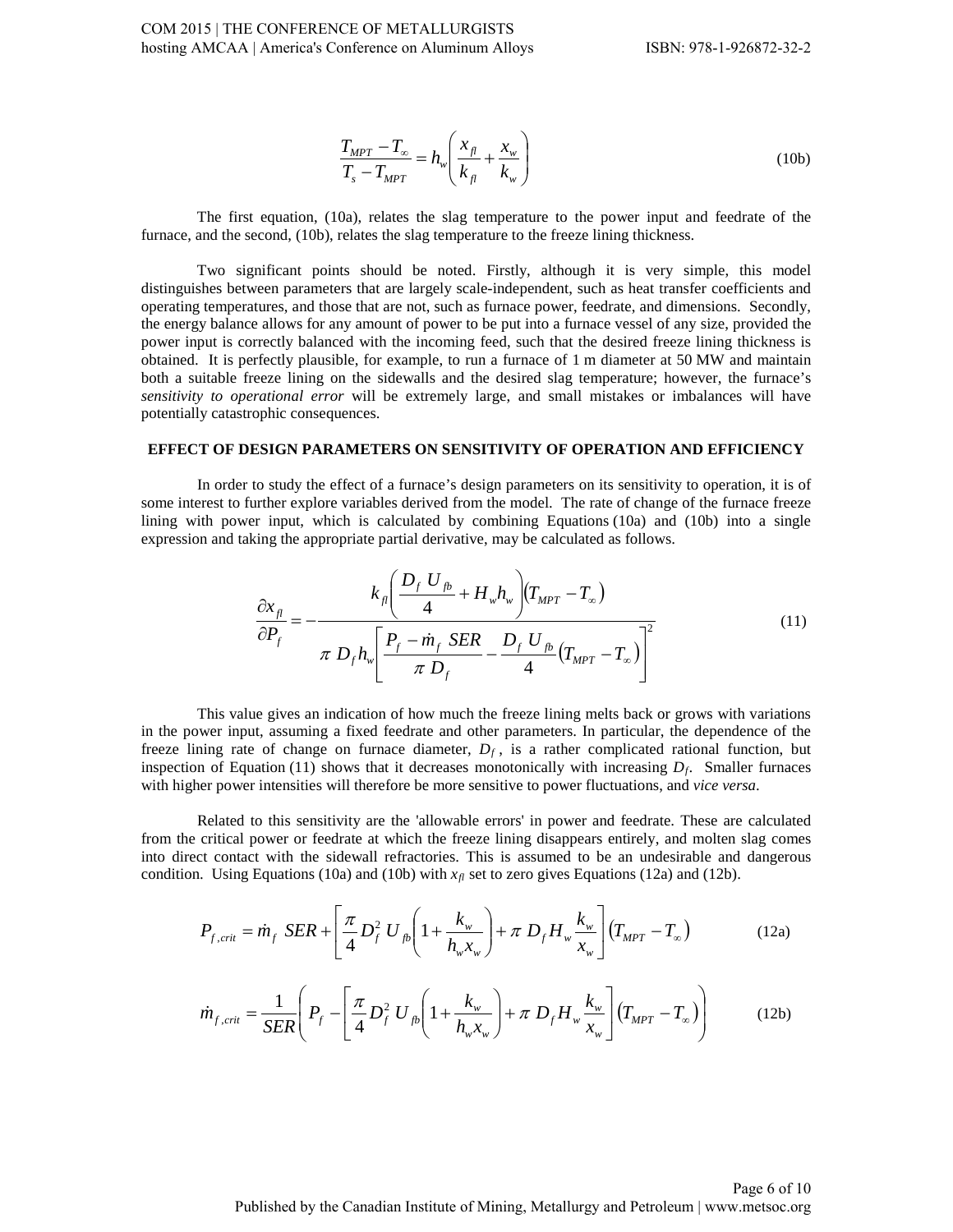The allowable errors are then defined as follows:

$$
\delta P_f = \left| 1 - \frac{P_{f,crit}}{P_f} \right| \tag{13a}
$$

$$
\delta \dot{m}_f = \left| 1 - \frac{\dot{m}_{f,crit}}{\dot{m}_f} \right| \tag{13b}
$$

It can be seen that the allowable errors in power and feedrate increase monotonically with increasing furnace diameter *Df*. This again indicates that, at a given power rating, larger furnaces with lower power intensities will have more leeway for operator and control error than do smaller furnaces.

It is also of some interest to examine the dependence of the furnace's thermal efficiency,  $\eta_f$ , on various parameters. This is calculated simply as the fraction of the furnace power that is used by the process.

$$
\eta_f = 1 - \frac{Q_c + Q_w}{P_f} = \frac{\dot{m}_f \, SER}{P_f} \tag{14}
$$

From Equation (10a), it can be seen that, for a fixed target slag temperature, the difference between  $\dot{m}_f$  *SER* and  $P_f$  becomes monotonically smaller with decreasing furnace diameter. This indicates that smaller furnaces, while being more sensitive to error, will run at higher efficiencies for a given required power or feedrate. The preferred power intensity and furnace diameter for any given pyrometallurgical process will therefore involve a trade-off between operability and efficiency.

## **EXAMPLE RESULTS AND DISCUSSION**

To illustrate the functioning of the semi-empirical model more clearly, example calculations are presented for a DC furnace process at both pilot and industrial scale. The parameters used for both are shown in Table 1.

| <b>Fixed Parameter</b>                              | Value - pilot               | Value - industrial          |
|-----------------------------------------------------|-----------------------------|-----------------------------|
| Feedrate, $\dot{m}_f$                               | $3$ t/h                     | $35$ t/h                    |
| Slag temperature, $T_s$                             | $1550^{\circ}$ C            | $1550^{\circ}$ C            |
| Specific energy requirement, SER                    | $0.7$ MWh/t                 | $0.7$ MWh/t                 |
| Sidewall refractory thermal conductivity, $k_w$     | 5 W/mK                      | 5 W/mK                      |
| Freeboard refractory thermal conductivity, $k_{fb}$ | $1.5$ W/mK                  | $1.5$ W/mK                  |
| Freeze lining thermal conductivity, $k_{\text{fl}}$ | $2.5$ W/mK                  | $2.5$ W/mK                  |
| Sidewall refractory thickness (minimum), $x_w$      | $0.11 \text{ m}$            | $0.11 \text{ m}$            |
| Freeboard refractory thickness, $x_{fb}$            | $0.15 \text{ m}$            | $0.25 \text{ m}$            |
| Freeboard: bath area ratio, $A_{fb} / A_c$          | $\mathfrak{D}$              | 2                           |
| Slag heat transfer coefficient, $h_w$               | $200 \text{ W/m}^2\text{K}$ | $200 \text{ W/m}^2\text{K}$ |
| Slag melting point, $T_{MPT}$                       | $1450^{\circ}$ C            | $1450^{\circ}$ C            |
| Coolant temperature, $T_{\infty}$                   | $25^{\circ}$ C              | $25^{\circ}$ C              |
| Slag bath depth, $H_w$                              | 0.4 <sub>m</sub>            | $0.75 \text{ m}$            |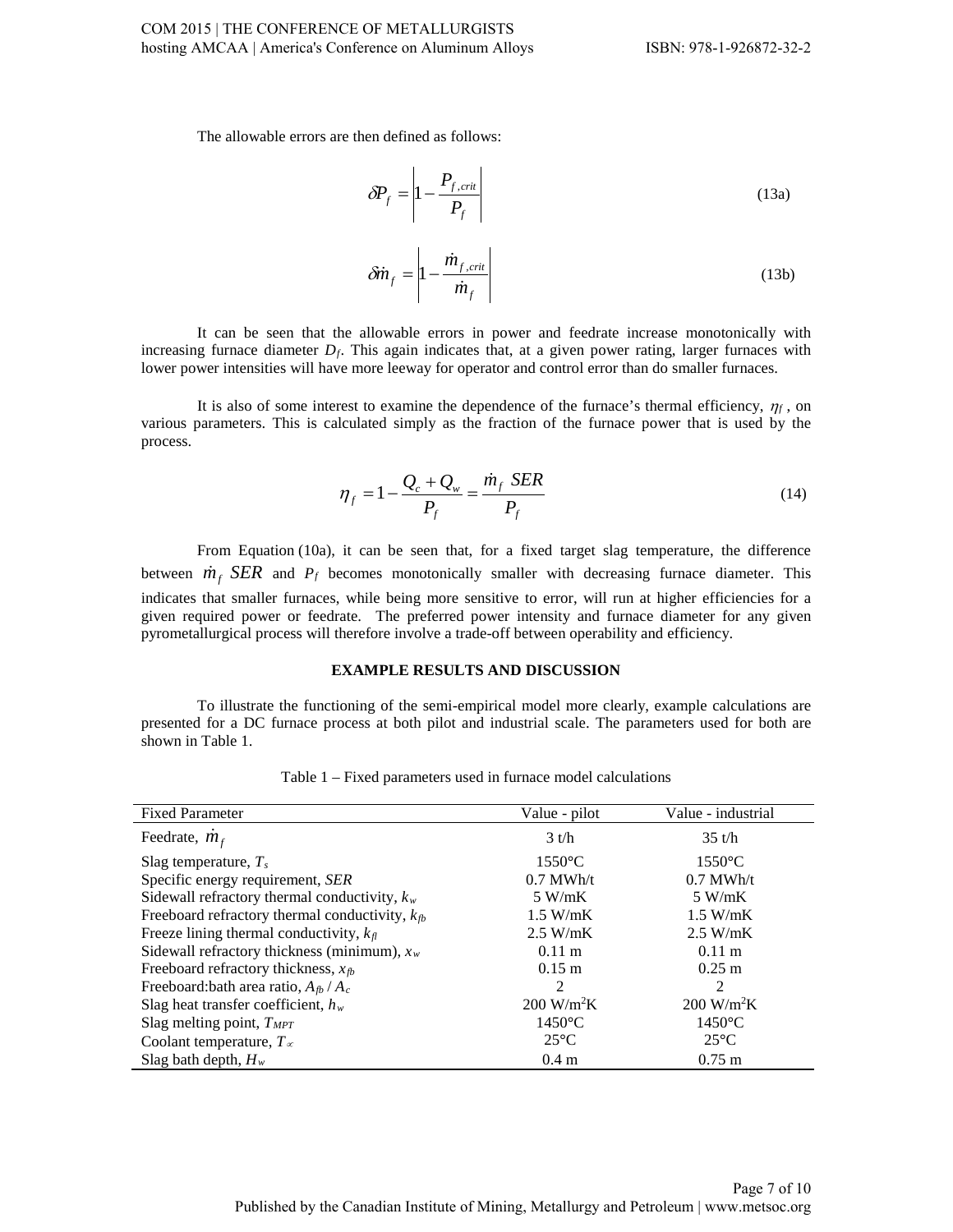7

6

5

With these parameters, the freeze lining thickness is calculated as 0.123 m at both scales, assuming that the sidewall refractory has worn back to its minimum thickness. The effective freeboard heat transfer coefficient  $U_{fb}$  is calculated as 20 W/m<sup>2</sup>K at pilot scale, and 12 W/m<sup>2</sup>K at industrial scale.

The effect of changing the power intensity, while keeping all other variables in Table 1 constant, was studied by varying the furnace diameter,  $D_f$ , and calculating the resulting energy losses, furnace power, and other parameters required to sustain the operation.

18

16

 $14$ 

12

The results for the pilot-scale furnace model are shown in Figures 3 to 6.



Freeze line rate of change, mm/kW Allowable Error, % 10  $\overline{4}$  $\delta \dot{m}$  $\frac{\partial x_f}{\partial P}$ 8 3 6  $\overline{\mathbf{c}}$  $\overline{4}$  $\overline{c}$ 1  $\boldsymbol{0}$ 500 1000 1500 2000 2500 3000 Power intensity,  $kW/m^2$ 

 $\delta P$ 

Figure 3 – Variation of required power, and furnace diameter, with power intensity

Figure 4 – Variation of allowable errors (in power and feedrate), and freeze lining rate of change, with power intensity



Figure 5 – Variation of furnace thermal efficiency with power intensity



Figure 6 – Relationship between thermal efficiency and allowable percentage error in power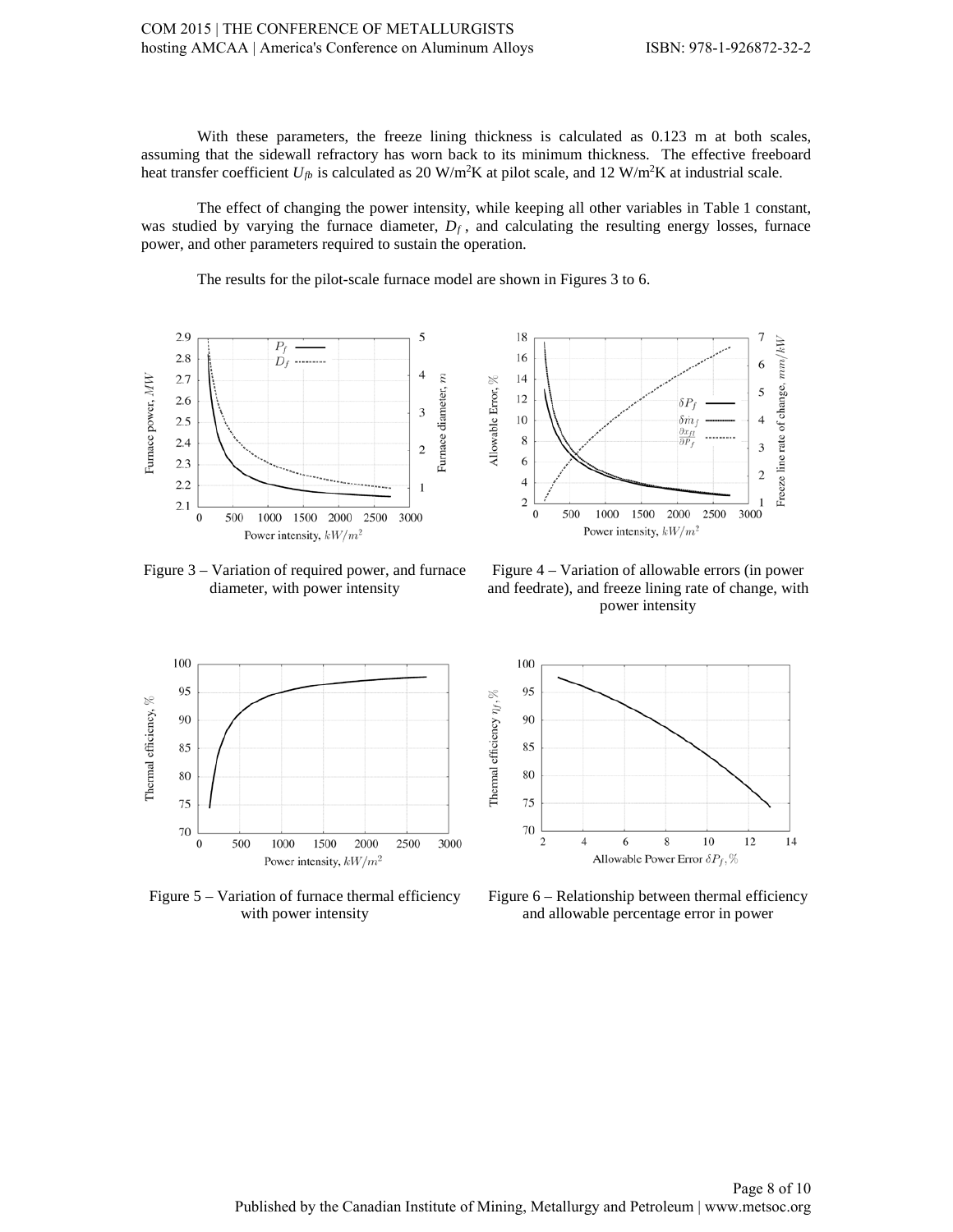

For the industrial-scale case, the results are shown in Figures 7 to 10.

Figure 7 – Variation of required power, and furnace diameter, with power intensity



Figure 9 – Variation of furnace thermal efficiency with power intensity



Figure 8 – Variation of allowable errors (in power and feedrate), and freeze lining rate of change, with power intensity



Figure 10 – Relationship between thermal efficiency and allowable percentage error in power

Some interesting trends may be observed in the results from the furnace models. At larger furnace diameters (smaller power intensities) at both scales, the power needed to maintain the required smelting temperature for a fixed feedrate increases sharply, and as a result the efficiency of the furnace drops off. At the same time, the various measures of sensitivity of the furnace also decrease with increasing furnace diameter (decreasing power intensity), bearing out the earlier statement that, for a given process, a smaller, more intense furnace will operate at higher efficiencies but will also be more sensitive to operator and control error.

For process optimization purposes, it is of some value to consider the relationship between the furnace's thermal efficiency and its sensitivity. This is shown for a pilot-scale furnace in Figure 6, and for an industrial-scale furnace in Figure 10, with the data parameterized by the power intensity. Using an objective function involving an appropriate combination of these two factors would then enable the optimal power intensity (and hence furnace design) for the process to be determined.